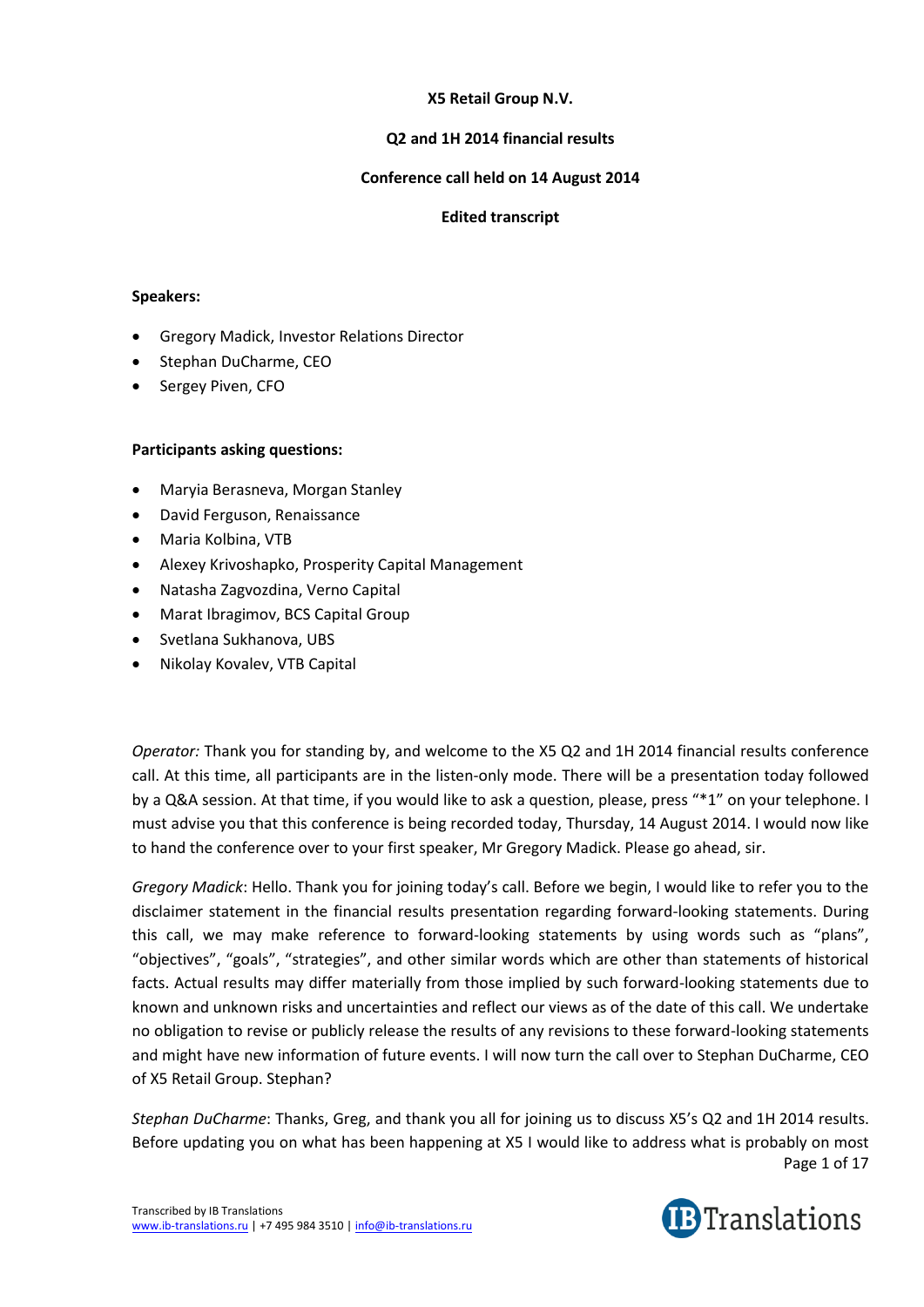people's mind at the moment – the Russian government's recent ban on certain food products from Europe, the USA, Canada and Australia. Our concern is first and foremost for the Russian consumer, and ensuring that we maintain the levels of product availability that we have recently achieved and that any gaps in our assortment are filled with appropriate substitutes. Based on our initial analysis, we are comfortable we can do this. In terms of revenue, the banned products represent about 8% of our assortment and, as it would be expected, due to the size difference in assortments and positioning of the formats this is slightly higher for Perekrestok and Karusel, approximately 9%, and lower for Pyaterochka, approximately 7%. We are already working on securing new sources for products affected by the ban. Manufacturers, suppliers and traders, both within Russia and across a range of third-party countries, have indicated that they have the ability and capacity to meet the increase in demand for products in these categories. Much, of course, depends on the specific category. And as we all know, the categories most affected are fish, fruit and vegetables, and cheese. In other categories, such as chicken, meat, milk, and to a lesser extent, dairy products, there should be no impact on the width of assortment available to our customers. In terms of prices, we expect that food inflation will remain relatively stable at current levels through the end of the year. However, with the ban in place there is a possibility that we could see a slight increase this year. We will work with our suppliers to minimise any potential impact on prices going forward. Our commercial teams are in touch with suppliers on a daily basis to ensure we adapt immediately to new developments. We are cooperating with the Russian government regarding the concern that no predatory pricing activities take place that would negatively impact the consumer and their access to products. We do not expect the current list of socially important food products subject to government price regulations to increase. I would like to reiterate that our first concern is for the 5.6 million daily customers across our formats and we will continue to make the necessary adjustments to our assortments to ensure that our customers have the products they want and need at a fair price.

Turning now to our ongoing transformation, I would like to stress that we will continue to execute on our change initiatives irrespective of the new macroeconomic and political environment that we now face. It is important to remember that such challenges always give rise to opportunities for those who seek the silver lining in the cloud and take advantage of the opportunity. Our transformation and our performance, they are in our own hands. In terms of where we are in this process, it is clear from the results that individual formats are in different stages, so I think it is appropriate to provide an update of our progress on an individual format basis.

Pyaterochka is furthest along, and I am very pleased with the results year to date, including their strong sales growth in July. Olga and her team continued to improve execution of retail basics across the entire of Pyaterochka system. The cluster based operating model that the format has adopted is fully up and running, providing the necessary control and transparency to manage the scale of the business and to allow for further significant development. It also represents an important tool to manage, compare and develop the 66 cluster directors. When we introduced category management principles at Pyaterochka last year, we started with a quick and dirty review of the assortment, first in the Central and North-West Regions in June, followed by the remaining regions in September. We conducted a more thorough review of the format's 51 categories starting at the end of the year, focusing first on big categories as a percentage of sales and starting in the Moscow and Central Regions. We have already implemented this in the Central and North-West Regions, and we plan to have this completed in all regions by November of this year. We are also working on other assortment enhancements in cooperation with suppliers. They include ready-to-shelf packaging, package size optimisation and private label products. This not only

Page 2 of 17

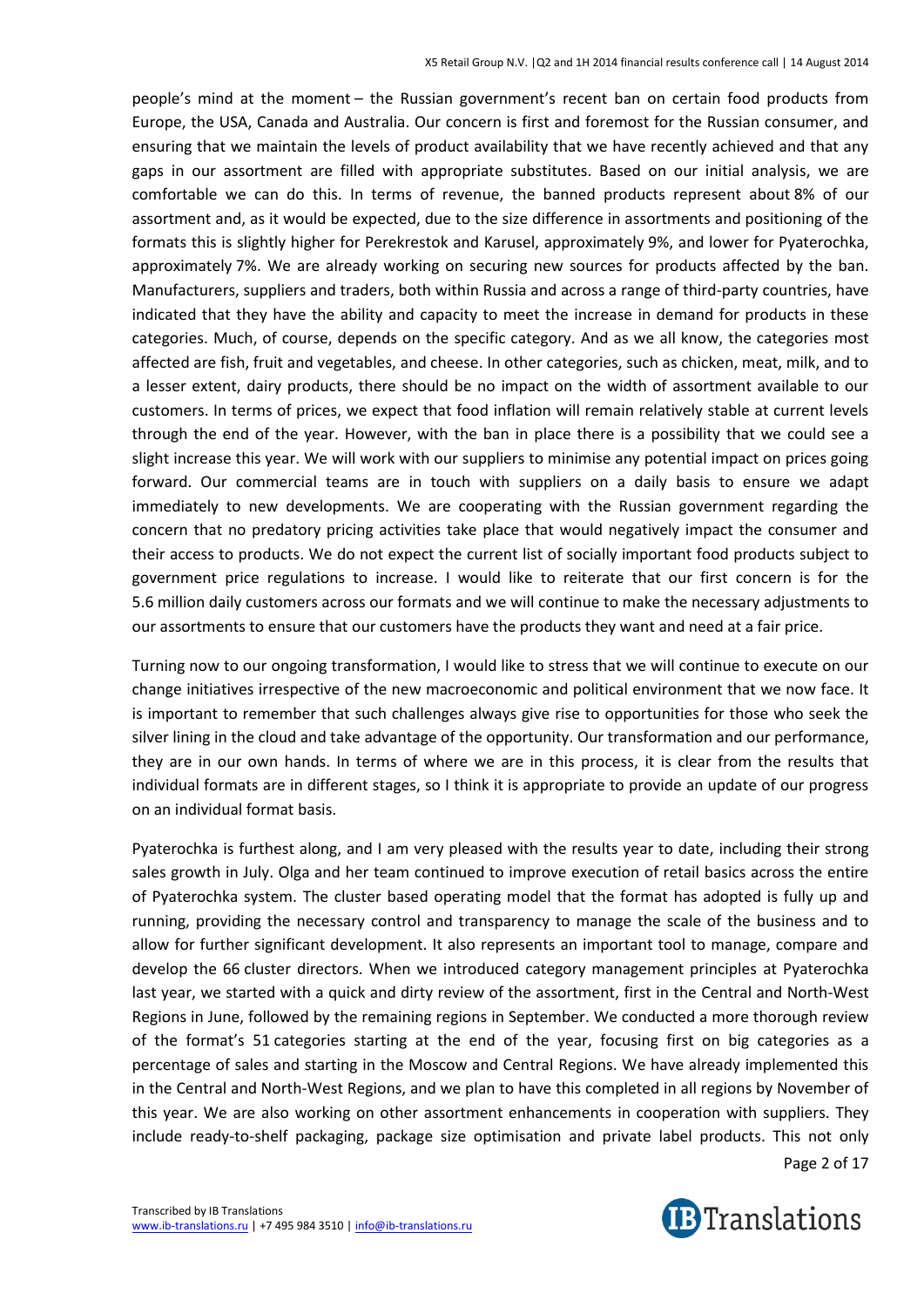improves the on-shelf appearance of products, but also allows us to optimise shelf space and increase the effectiveness of store operations. It is important to remember that category management is an ongoing process that never stops and is driven by the market, changes in customer preferences, new product offers and, as we have now seen, sanctions.

In terms of logistics at Pyaterochka, we are on schedule with the separation along the format lines. At Pyaterochka this will include the addition of 8 new DCs over the next 12–14 months, with the first to open later this month in Rostov. During this period we will also be adding DCs in Moscow, Saint Petersburg, the Urals and Central Russia, Kazan and Voronezh. Another important driver of change and future growth is Pyaterochka refurbishment programme. As we stated in the Q1 financial results conference call, we have reduced the planned number of store refurbishments from 1,000 to not more than 500 in order to focus more on quality rather than quantity. Currently we have refurbished 162 Pyaterochkas and rebranded 9 stores, rebranding being a late form of refurbishment costing approximately RUB 9 mln for rebranded stores. Currently our plans call for 350–400 refurbished stores and approximately 100 rebranded stores this year. All of the above has been accompanied by improved communication and a revival of the Pyaterochka fighting spirit that was missing from this format in previous years. All of these initiatives are coming together to drive the strong results for Pyaterochka in Q2 and in July, where total sales growth yo-y was 32.7%, including LFL sales growth of 18%, including a 6% Traffic and a 12% Basket.

Moving on to Perekrestok, Janusz and his team have finalised and started implementing the strategic concept for the new Perekrestok value proposition and store concept. At the heart of the new concept is the role of category management, including the update of the assortments. We have already completed the first phase of the update, which represents 15% of the assortment in terms of revenue and is already on store shelves. By the end of this year we will have reviewed over 80% of the new assortment in terms of revenue or approximately 110 subcategories which will also be available on store shelves by that time. The remaining assortment will be rolled out to store shelves by the end of Q1 2015. We can already see improvements in July sales results from the categories that we reviewed in the first phase, including beer and sausage products which are up by about 20% and 13% respectively, and ice-cream which is up by 33%. This gives us confidence that we are on the right track with these changes and the consumer is starting to react.

Another important aspect of the ongoing changes is the physical look and feel of the new Perekrestok store. We plan to open our flagship store under the new concept in Moscow in October. The new store will feature the full assortment, including our plans for a new Perekrestok private label as well as the look and feel of the new value proposition. This will be an important message not only to our customers, but also to our landlords and future real estate partners to whom Janusz and I have already presented the new concept. We are also actively refurbishing older stores, and have completed 19 stores to date this year, which include some elements of the new concept. In total, we plan to complete up to 29 reconstructions this year, with remaining ten incorporating more of the new concept attributes. Going forward we will be refurbishing stores in line with the new concept brand book, and stores that have been recently refurbished will be updated to reflect Perekrestok's new colours and logos. Over the next 12 months we will also be adding new logistics capacity for our big formats by opening new DCs in Saint Petersburg, Yekaterinburg and Nizhny Novgorod. This will help alleviate bottlenecks, improve service level and support a more aggressive expansion plan for our larger formats. In terms of expansion, we feel that Perekrestok has the potential to lever more square metres of selling space than it had in the past. The

Page 3 of 17

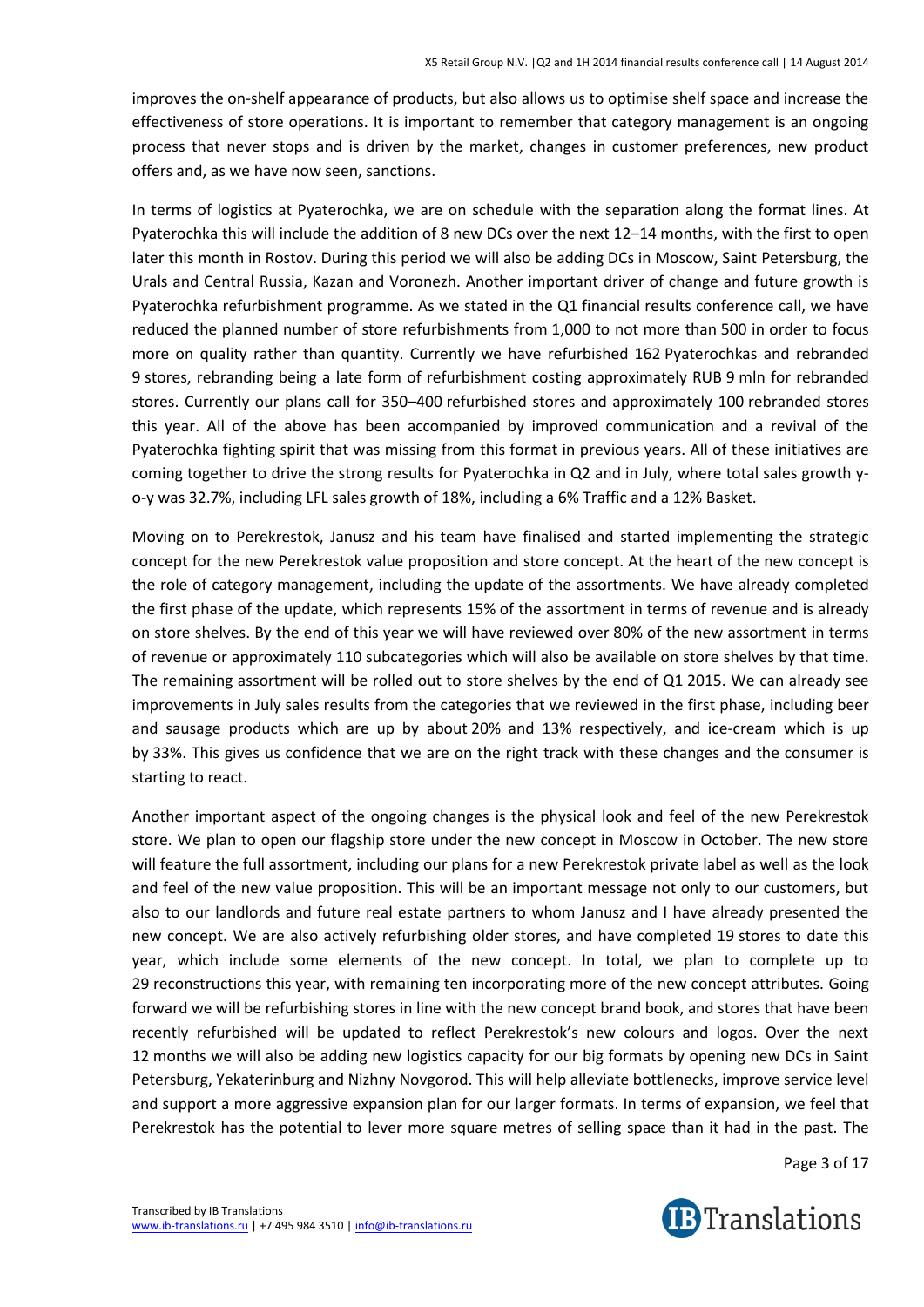team is already planning on ramping this up next year, and we feel that we should be opening not less than 50 new stores per annum over the next few years. We are hopeful that these changes will drive traffic, basket, as well as sales densities, going forward as the Perekrestok supermarket takes back its rightful position in Russian retail.

At Karusel, Vardan has been in place for a month now, and we are pleased with his onboarding supported by all members of the X5 Executive Board. Also I am very encouraged by the way the Karusel team has taken to him. In terms of the business, we are currently evaluating the results of the three pilot stores, which include two regional stores that entered the pilot programme after various updates to assortment, including on production and store layout in Q4 2013, as well as our flagship hypermarket store in Moscow that was launched in August 2013. This assessment will guide us as we finalise our revised Karusel value proposition and model that will in turn enable us to increase expansion and improve sales densities in line with what we have seen at Pyaterochka and expect to see at Perekrestok. Vardan will be focused on guiding the team to finalise the appropriate niche for Karusel in terms of store size and layout, assortment and value proposition.

In other areas of the business, as I have already touched on, in terms of the logistics separation, we are on schedule with the programme and we expect to complete it before the start of the high season in 2015. By the beginning of the current high season we will have 9 Pyaterochka mono-format DCs, 7 Perekrestok/Karusel mono-format DCs and 14 multi-format DCs, as well as 2 DCs for Express stores in Moscow. We have already started our planning for the high season particularly taking into account our increased volumes, and our DC development programme will support us in this. Based on discussions with the format heads and heads of transport, we are confident that we can repeat the good performance of the 2013 high season in terms of product availability to stores. For your information, we have also introduced a separate transport division that acts as a service provider to the formats and reports directly to me. With our increased X5 focus on external and internal benchmarking we expect the transport team to deliver service to the formats comparable to market competitors and at a market cost. We cover 50% of our transport needs internally and will maintain an appropriate balance of internal and external transport as we move forward. Last but definitely not least, as you can see from the 1H results, we have not seen any deterioration in our gross margin as the result of the logistics work streamline, and going forward we do not expect any negative impact on costs or capex.

From my very first call with investors, I have always made it a point to speak about the X5 management team, about stabilising it, developing it and allowing it to evolve over time, as we handled both the transformation and turnaround at X5, while moving on the strategic growth opportunity in Russian retail. On a personal note, I am very proud of what the X5 management team has achieved over the last year, particularly during 1H 2014. We have continued to improve operations and the timely delivery of the turnaround through better execution, communication and team work. This is the result of not only improved operational and financial results, but also a sense of corporate identity both at X5 and the format levels. Equally important, we are identifying further opportunities as value propositions and organisational structures become ingrained not only at the format levels, but also at the corporate Group level as the central office focuses increasingly on adding value to the business in a post-transformation X5.

Page 4 of 17

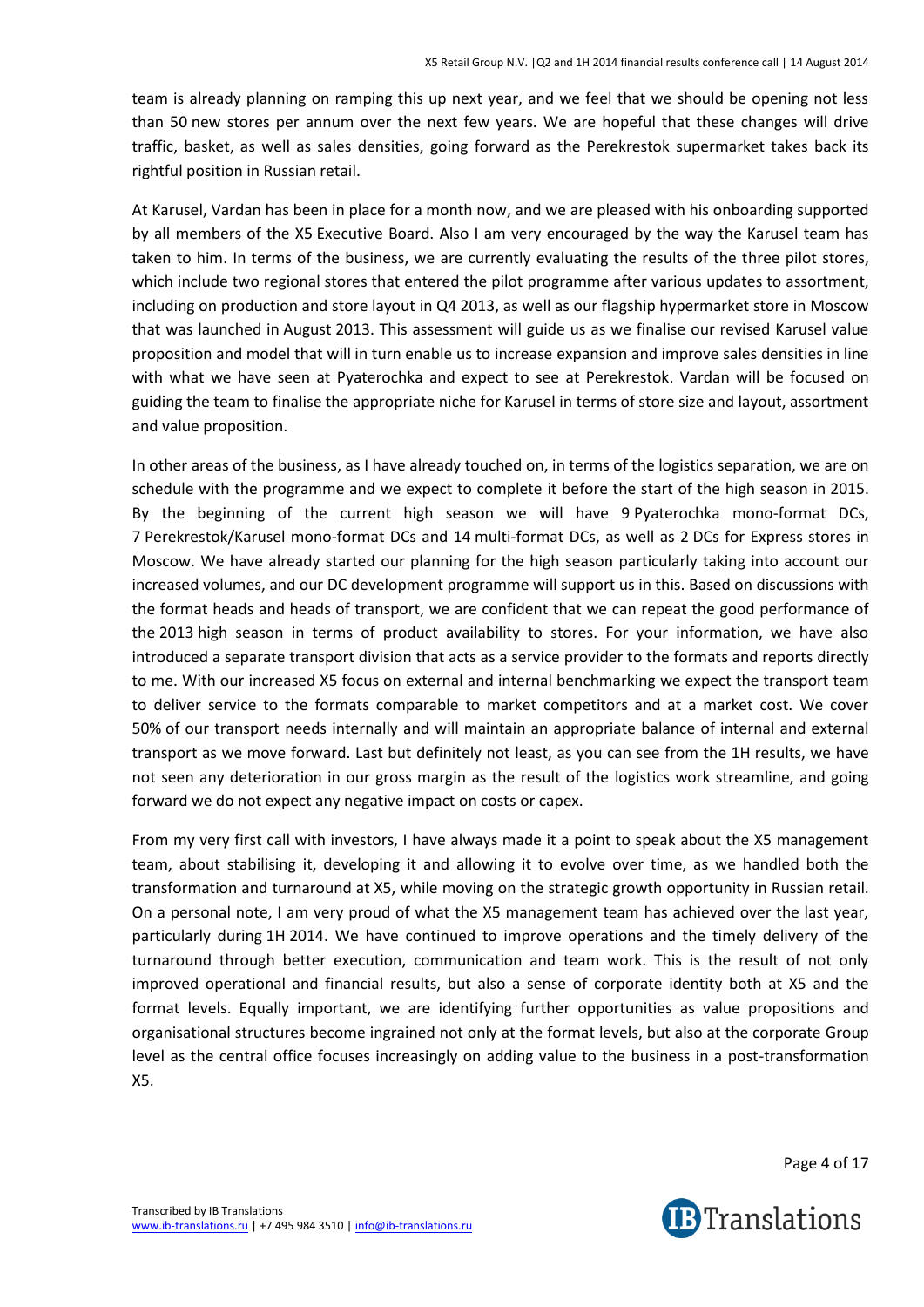In Q2, we did announce two changes to the Executive Board of X5. These changes have and will be carried out in a planned and orderly fashion and reflect the need for various skillsets at different stages of the turnaround process. These changes will not negatively impact the turnaround schedule or our results. As I already mentioned, on 21 July, Vardan Dashtoyan assumed the General Director role at Karusel. Svetlana Volikova did an excellent job over two years in stabilising the operations at Karusel and improving the format's financial and operating results. However, we are now moving into the next phase of X5 hypermarket evolution and I feel that Vardan's customer focus background as well as a combination of managerial and entrepreneurial experience will provide the necessary catalyst to jump start Karusel's growth and expansion. Sveta will remain with X5 as head of Internal Audit and Control for the Group where her experience as financial controller and former director will strengthen the effectiveness of this activity. In terms of the CFO transition, we are in the active phase of the search process and the finalisation of our shortlist. We do not plan to discuss or speculate on potential candidates and we will provide updates and announcements to the market regarding this process when appropriate. Meanwhile, Sergey Piven continues to fully execute the duties and responsibilities of CFO. As I said earlier, our transitions reflect the different stages of the turnaround process. When Sergey agreed to take on the CFO role, the scope of his activities included much more strategic and operational responsibilities. As we were moving into a more traditional CFO role, Sergey has decided to pursue opportunities outside of X5. I would like to thank him again for stepping up in January last year to take on this role, which we always understood would be reevaluated as we completed the turnaround. It is important to note that we have strong financial teams in the Group and format divisions at X5, including IFRS reporting, treasury, budget and planning. This and the orderly transfer of responsibilities will enable a "business as usual" environment during the changeover. The fact that we inform the market sooner rather than later, when we have identified the candidate, reflects the level of stability we have achieved within the organisation, and as part of the Company's broader transition out of the turnaround phase.

Finally, before I turn the call over to Sergey, I would like to make a brief comment on July's results. As you can infer from my earlier comments on Pyaterochka, we have rebounded nicely from the one-off holiday and weather impact on June's traffic with total revenue increasing by 23% and LFL up by 14%, including a 5% traffic and a 9% basket. Olga, Janusz and Vardan will provide a more detailed update of their formats' progress and potential at our Capital Markets Day on 29 October and we will also provide our view on revenue and selling space growth for the year at this time. I will now hand the call over to Sergey Piven, X5 CFO, to comment on the key drivers of our Q2 and 1H results. Sergey?

*Sergey Piven:* Thank you, Stephan. Before we discuss the results I would like to make some brief comments on the changing macro environment in addition to Stephan's earlier comments. Looking ahead we do see potential inflationary risk impact on prices in 2015. First, there is a recent Cabinet decision to introduce a sales tax of up to 3% which might cause a one-off spike in price growth. There is also a possibility of higher taxes on refineries leading to an increase in gasoline prices and the resumption of tariff increases for natural monopolies in 2015. Another factor is exchange rates: the recent weakness in the rouble may also contribute to higher inflation due to the pass-through effect this has on prices. It is unclear how and when exactly these factors will impact the consumer and consumption. However, as we have stated previously, we still see growth in food retail sales supported by increases in real wages and consistently low levels of unemployment. We also feel that modern retailers like X5 will offer consumers better quality products, prices and convenience, which will enable us to continue gaining market share at the expense of traditional and regional retailers. In terms of X5 results, we have not seen any material

Page 5 of 17

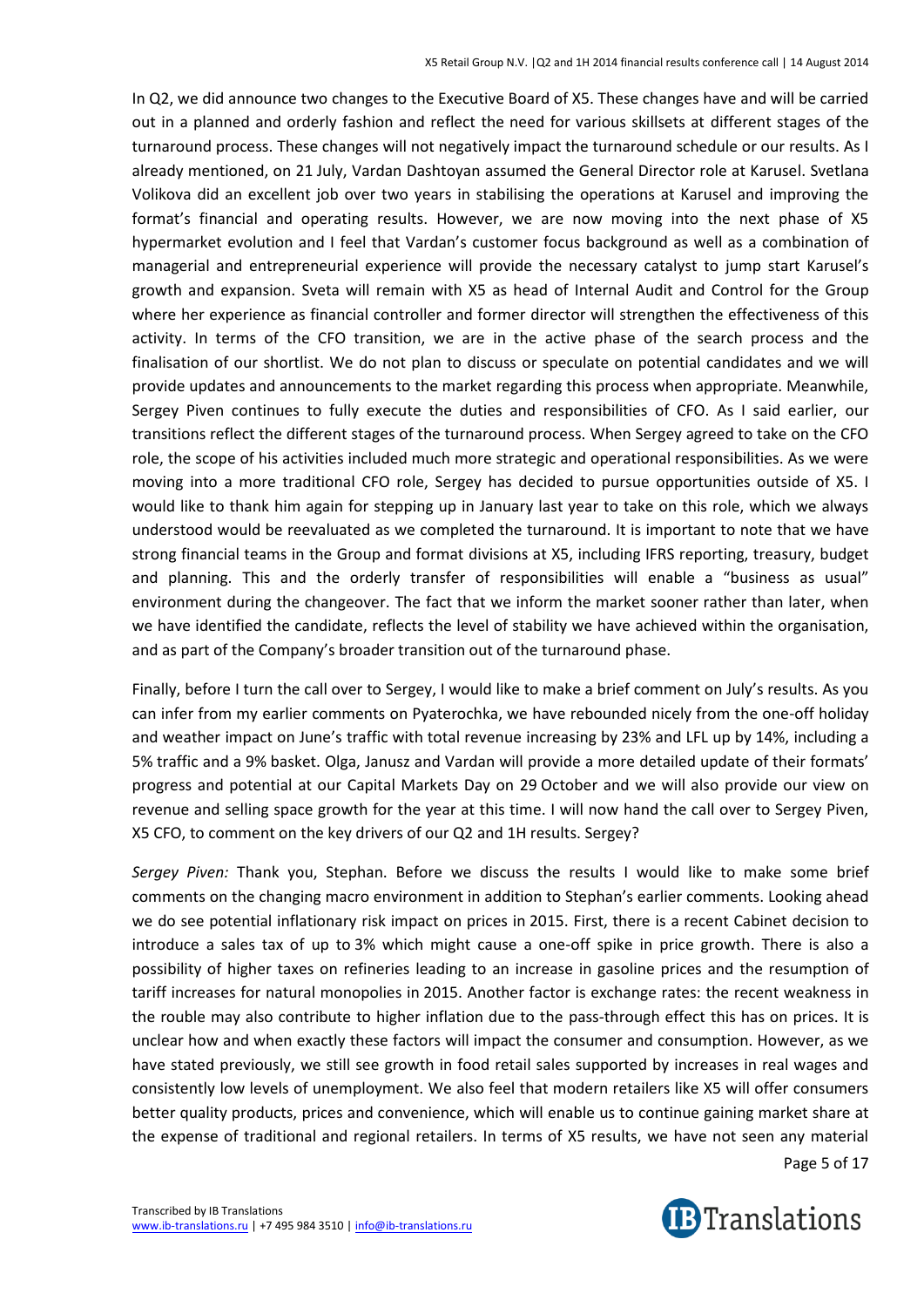impact from the changing macro environment on our Q2 or current trading results and July numbers support this emphatically. We will continue to monitor the macro environment and will adjust our strategy accordingly.

Moving on to revenues, I will talk briefly about the drivers behind the improvements in both our topline and LFL sales in Q2. These are primarily the same as the previous two quarters which we explained in detail in prior conference calls and press releases. Basically they are a continuation of the positive trend that began in Q4 2013 and was largely related to our focus on back to basics retail initiatives, including improvements to availability, assortment and promotions. The impact of these initiatives has been most visible and significant at Pyaterochka mainly because, as Stephan commented earlier, this format has made the most progress in terms of its transformation and we are already seeing the results of the turnaround initiatives hitting both the top and bottom lines. This format is also the largest contributor to total revenues accounting for approximately 70% of X5 total revenues in Q2 2014, and 15% out of the 16.6% increase in the Company's total Q2 revenues y-o-y was due to Pyaterochka. Pyaterochka's 23% y-o-y growth in Q2 was split evenly between improvements in LFL sales, mainly improvements in basket, and sales from new stores that were driven equally by average ticket and number of customers. Geographically the improvements in Pyaterochka sales are primarily coming from the Central Region which accounts for over 50% of the format's sales and grew by 25% y-o-y in Q2. Our assortment changes, category management principles and separation of logistics were rolled out first in the Central Region, which explains the trend in improvements. We are in the process of expanding these to the rest of Pyaterochka's regions this year and expect to see improvements there as well. Pyaterochka stores in other regions, which are all regions except the Central and North-West ones, also performed well in Q2 growing sales y-o-y by 28% mainly due to addition of new selling space. The moderate growth in Q2 from Perekrestok and Karusel is mainly a reflection of where they are in the turnaround process. We expect to see improvements in the results of both of these formats as they move further along in their respective transformations. Finally, "Other income" decreased as a percentage of sales by around 6 bps or by approximately 50% in absolute terms y-o-y in Q2 2014 primarily due to a decrease in franchise royalties and advertising income. Moving on to margins, the improvement in our gross margin in Q2 2014 was primarily impacted by a decrease in logistics expenses and better commercial margin and shrinkage.

The improvement in our gross margin in Q2 2014 was primarily impacted by a decrease in the logistics expenses and a better commercial margin and shrinkage. The improvement to the commercial margin is primarily related to better managing promos in Pyaterochka and to a lesser degree in Perekrestok. This is directly related to the improvements we have made in our relationships with suppliers. As you may remember, this is part of the company-wide initiative that was launched last year with our inaugural suppliers conference. This has also been supported by the category management principles which are in practice at Pyaterochka now and which are in the process of being rolled out at Perekrestok and Karusel. The overall shrinkage of logistics expenses was due to operational improvements as we become more efficient in managing these activities. However, it is important to remember that our formats are at different stages of the turnaround process and we may still experience some volatility to this item going forward. In terms of EBITDA, we finished the quarter within the EBITDA margin of 7.3%, which was 43 bps higher than last year, primarily due to the improvements in the gross margin and operating leverage, which was offset by a 40 bps increase in the SG&A expenses as a percentage of sales. The two main components of our SG&A expenses are staff costs and lease expenses. As a percentage of sales, we were able to decrease staff costs by 34 bps in Q2 2014, primarily due to increased employee productivity and a

Page 6 of 17

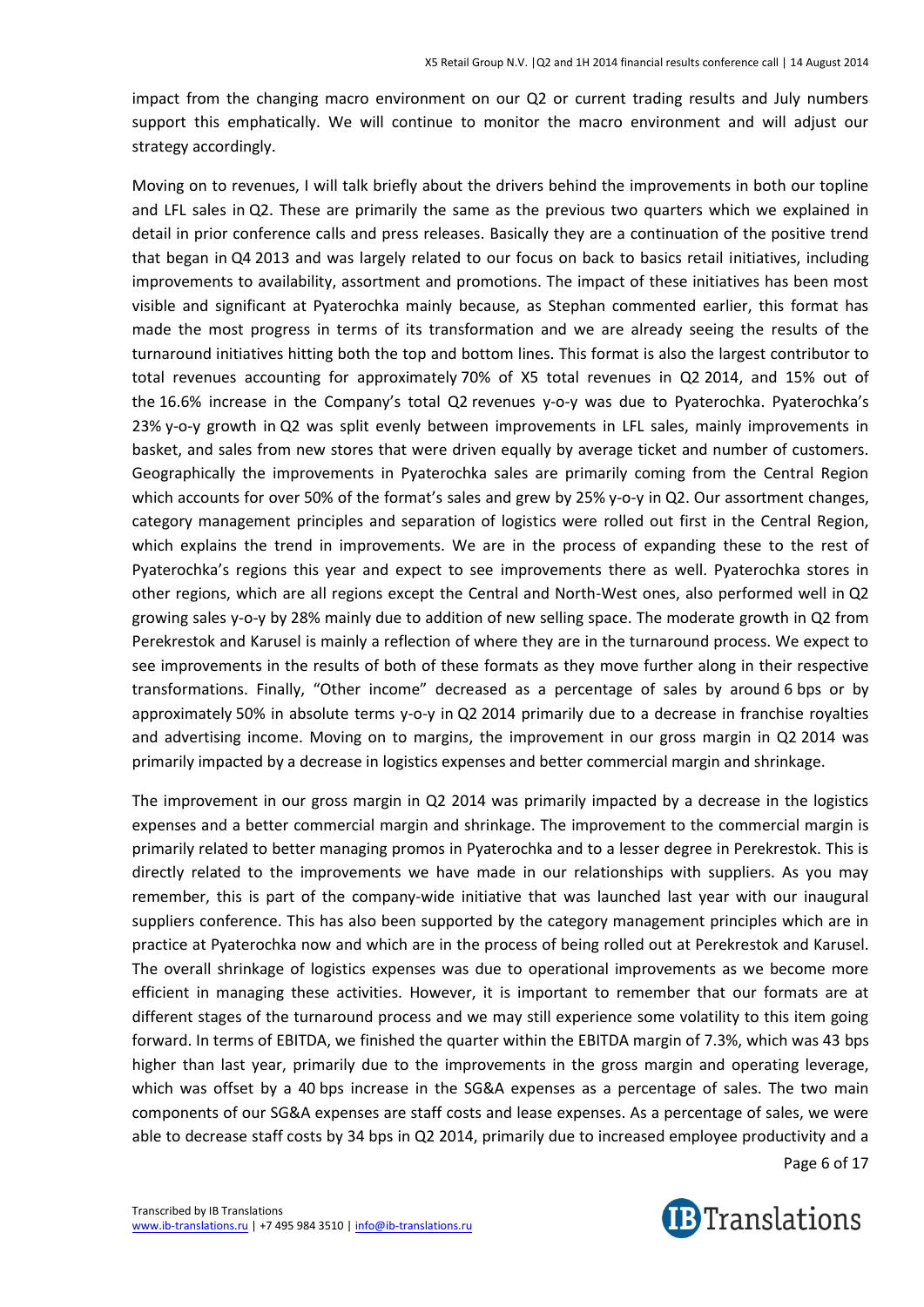decrease in our staffing expenses and administrative payroll. We have continued to improve employee productivity allowing us to decrease the number of employees per store including our staffing y-o-y at all of our formats, which in turn has enabled us to raise salaries and benefits for regular retail employees. In terms of lease expenses, we did see an increase and we should expect to continue to see inflation in these expenses in future periods, based on changes in market conditions, competition and general inflation. However, as we are improving our sales densities and operating leverage as a percentage of sales, this expense was only up by 16 bps in Q2.

In terms of the breakdown, Pyaterochka counted for approximately 70% of the y-o-y increase, while Perekrestok and Karusel accounted for around 17% and 6% respectively, and Express the remainder. The main driver for the increase in the lease expenses was related to new stores added in 2013, primarily at Pyaterochka. We also saw an increase in these rates at older stores due to indexation and currencyrelated terms. The only other notable change in the SG&A expenses was to other expenses, which increased as a percentage of sales by 53 bps, primarily due to an increase in provisions for VAT. As we have stated in the past, the accrual and release of provisions as part of managing and recognising potential risks will fluctuate from quarter to quarter.

Our net profit was up y-o-y by 72%, which was primarily due to the reduction of our effective tax rate through the creation of a consolidated group of taxpayers, which is made up of various X5 subsidiaries and allows us to net the current tax losses of these subsidiaries against the taxable profits of others. In general, we think that this will allow us to achieve an NTR of approximately 21–23%. That profit also benefitted from a one-off refund related to overpayment of taxes in previous periods.

Turning to our balance sheet, at the end of the quarter our Net Debt / EBITDA ratio improved 2.5x compared to 2.68x at 31 December 2013 and 3.23x at 30 June 2013. We carried a total debt of RUB 110 bn, which is effectively lower by RUB 12 bn than a year ago. Also we improved the term structure of our debt by reducing the proportion of short-term debt from 45% of the total debt portfolio a year ago to just 18.8% as of today.

This helps our financial position in the environment of rising interest rates and uncertainty at the financial markets. Our operating cash flow increased by more than RUB 11 bn this quarter compared to Q2 2013 due to higher sales and margins as well as positive changes in the working capital and lower income taxes paid in Q2 2014. With cash-based capex this quarter more or less in line with the last year's, together with our strong operating cash flow, we were able to deliver a free cash flow of almost RUB 8 bn in Q2 2014, which made it possible to improve our debt position as mentioned earlier.

Our focus on sales and availability resulted in a slight increase in inventories, and in terms of receivables the increase was primarily due to a reduction in the netting of financial assets and liabilities, which we explained in the Q1 Call and disclosed in our 2013 Annual Report. This will continue to impact receivables until next year. We also had an increase in supplier bonuses receivables related to the increase in purchasing activities.

Working capital remains one of our key sources of financing, and we will continue to focus on improving our inventory and receivables management in future periods. In terms of capital investments, in Q2 approximately 60% of those went to expansion of our store base, where we added around 72,000 sq m gross. The next largest category was store refurbishments, which accounted for approximately 38% of the

Page 7 of 17

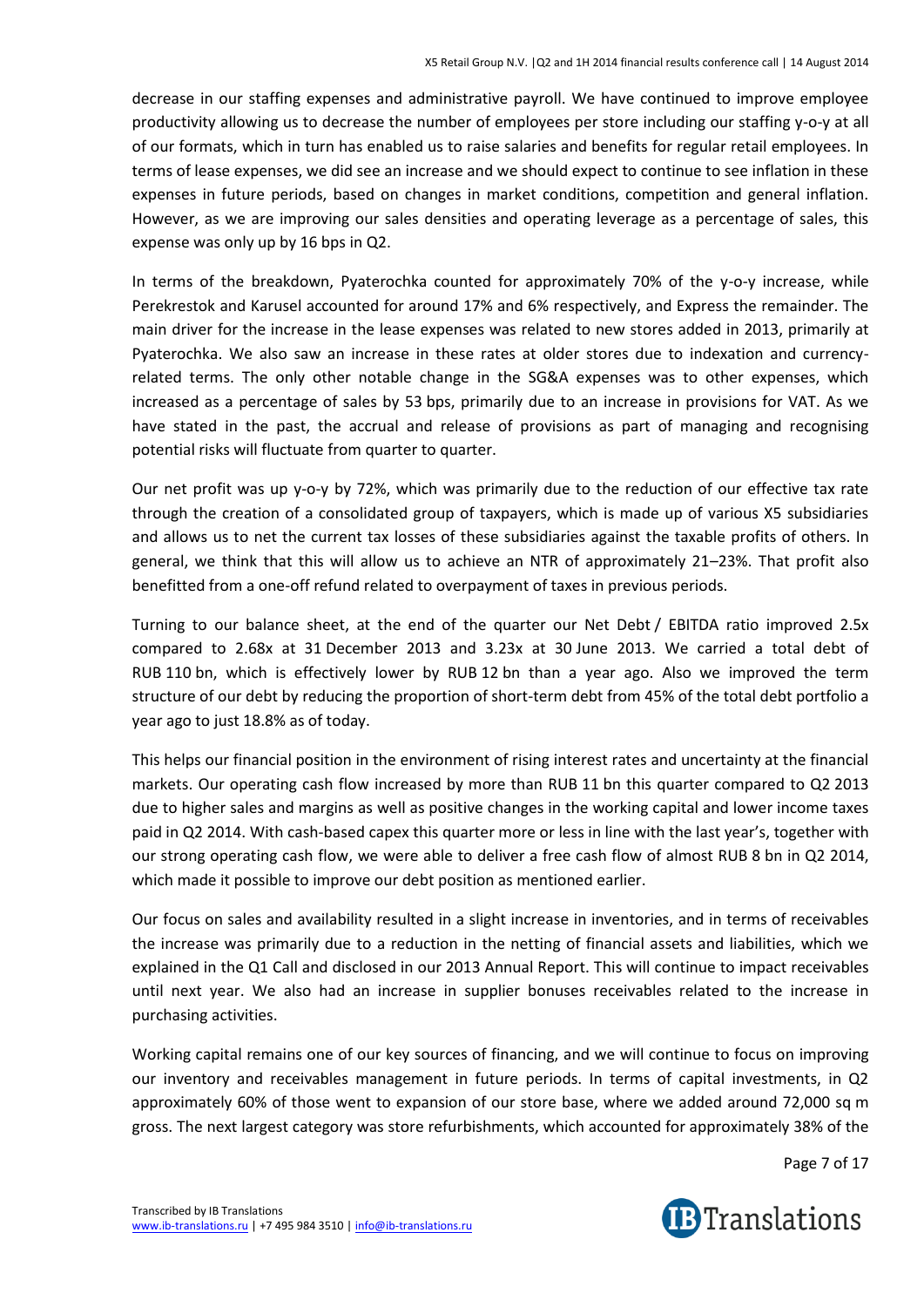capex spent during the period. In Q2 2014, we completed the refurbishment of 87 Pyaterochka stores, up from 28 in Q1, and at the end of the period additional 21 were still being refurbished. At Perekrestok we refurbished 9 stores, and 5 were still in progress. The remaining capex was made up of IT, logistics and other investments. We will look forward to providing a more detailed update on our plans and expectations for this year and future periods at our Capital Markets Day in October. That concludes our discussion of the results. Operator, we are ready to begin the Q&A portion of the call.

*Operator:* Thank you, sir. As a reminder, if you wish to ask a question, please press "\*1" on your telephone and wait for your name to be announced. If you wish to cancel your request, please press the "#" key. The first question comes from the line of Maryia Berasneva from Morgan Stanley. Your line is now open.

*Maryia Berasneva:* Good afternoon. Thank you for taking the questions. Congratulations with the results. My first question is with regards to the gross and operating margins, which have increased in Q2. The release mentioned the improvement in the logistics expenses and commercial margin. I am just trying to understand why this is not being passed on to the customer to drive traffic rather than improving margin, because I understand that was something you were looking to do this year.

*Sergey Piven*: Thanks for the question. We have always been talking about making rational investments into the customer. In the current situation, where Pyaterochka is working at the best of their capacity to put the goods to the customer through our supply chain and experiencing and achieving growth rates close to record, we felt that there was no need to undercut the market in terms of prices or excessively aggressive promos in Pyaterochka. On the other hand, our other formats, as we mentioned during our speech, are in the process of fixing the category management and assortment.

In this case we are also very careful about overinvesting into the price not to ruin the value propositions of the format, while they are actively improving other aspects of customer value propositions. I think we should focus on those and invest in line with our strategy. All that does not mean that we abandon or that we are not going to invest in the customer, but that just supports our previous claims that we will do this rationally and in line with what market allows or forces us to do. We are in a competitive situation here more and more, and that affects all our actions, of course.

*Maryia Berasneva:* Thank you very much. One more question from me, if I may. Are you still expecting to spend near RUB 40 bn in your capex this year? Given your… or reducing your spend or your refurbishment programme for Pyaterochka stores, I wonder if there is a potential for the capex to be lower for the full year, if not, where will this dedicated capex go to?

*Sergey Piven*: RUB 40 bn is, of course, the maximum capex number. We are not going to spend over that amount. Whether there is a potential for savings, we will update you at the Investor Day in October because as you might have already understood from our numbers, there is a major portion of investment which is still ahead. We are ramping up our refurbishment programme, and you saw that we refurbished more stores in Q2 than in Q1, and this trend continues in Q3. We are opening new DCs, which is also a major target for our investment. All that, probably, asks us to wait until October to come with a more precise guidance, and I think it will be together with our expectations on sales and profits for this year. All these items come together.

Page 8 of 17

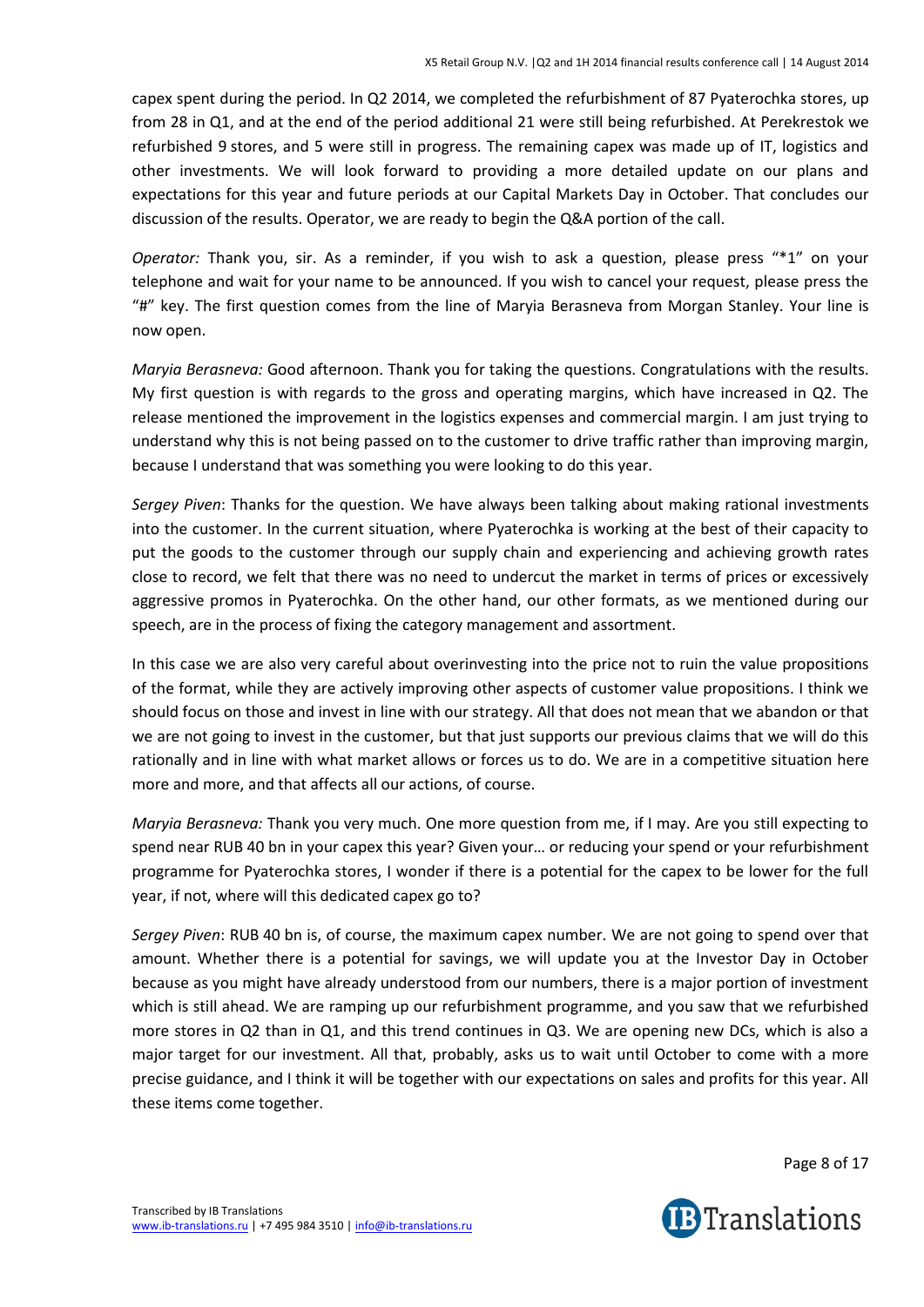*Maryia Berasneva: A* potential for savings but you are not revising the numbers for now. Any other changes to the guidance that you would like to air on this call?

*Sergey Piven*: No, we think it is premature based on a) the external environment, which is rapidly changing, and b) on [the fact] that we have started the year from the very low base, especially Pyaterochka. You should remember that in Q4 2013 we had already the higher base and we are also working very hard on expanding our logistics capacity. All that, I think, calls to wait until October to be more certain about what rates exactly we are going to reach, I mean growth and profits alike.

*Maryia Berasneva:* Thank you very much. And let my colleagues ask the questions.

*Operator:* As a reminder, if you would like to ask a question, please press "\*1" on your telephone. Our next question comes from the line of David Ferguson from Renaissance. The line is now open.

*David Ferguson:* Hi, good afternoon everyone. Two questions, please. The first on sanctions. If you talk to new suppliers, how do you think the commercial terms that you agree will compare with the terms that are already in place with existing suppliers and do you see any sort of gross margin impact? That would be the first question. The second question: you talked about the improvements in LFL traffic in July. Is there anything specific behind that that you would identify and how would you think about the sustainability of that over the entire Q3? That's it, please.

*Stephan DuCharme:* David, it is Stephan. I will take the question on the sanctions, and then Sergey will jump in. You will appreciate the situation is very fluid at the moment. We are handling it day to day, and it is premature to make any kind of predictions in terms of the impact of the sanctions, either on sales or on margin. What I can say, is that our commercial team is in place. Everyone is back from holidays. We are talking to suppliers across the categories, we are talking to traders. We are looking at alternative markets. The picture is a mix. There is, of course, a fear, and our primary concern is our customers. There is always a concern that substitute products might be more expensive. We don't think that is going to be a general statement, a general result across the board, but it is, you know, really, too early to say, at this point it very much depends on the specific product; it depends on the category. In terms of fruit and vegetables, it depends on the seasons; it is going to depend on the weather as we move into fall in the Northern Hemisphere and into spring in the Southern Hemisphere. There are a lot of factors we can't predict, and it is very a question of handling this day to day.

*Sergey Piven*: I will try to answer the second question, about the LFL results in July. I think there are three things which we need to look at. One, and that's the obvious one, is what we mentioned at the call, is that we have been working on various improvements versus the customer, which gradually we think start to work, of course. We see these July results at least partially, as a continuation of seeing the results of our work. But there are two other factors which we need to take into account. First of all, if you look at the last year, July, August, generally Q3 of the last year were not the best months in terms of LFLs, I think that was pretty much the bottom of our performance in terms of LFLs in 2013. The base is lower in July than it was in Q2, slightly lower. The second thing for the improvement was, of course, the weather conditions in June, which were very detrimental to our drinks and refreshment business, which improved significantly in July, with the Central Region of Russia being hit with the warm weather. And as you know most of our operations are concentrated exactly in those regions, Central and North-West. I will put these three reasons as the main drivers for improvements in LFLs for July.

Page 9 of 17

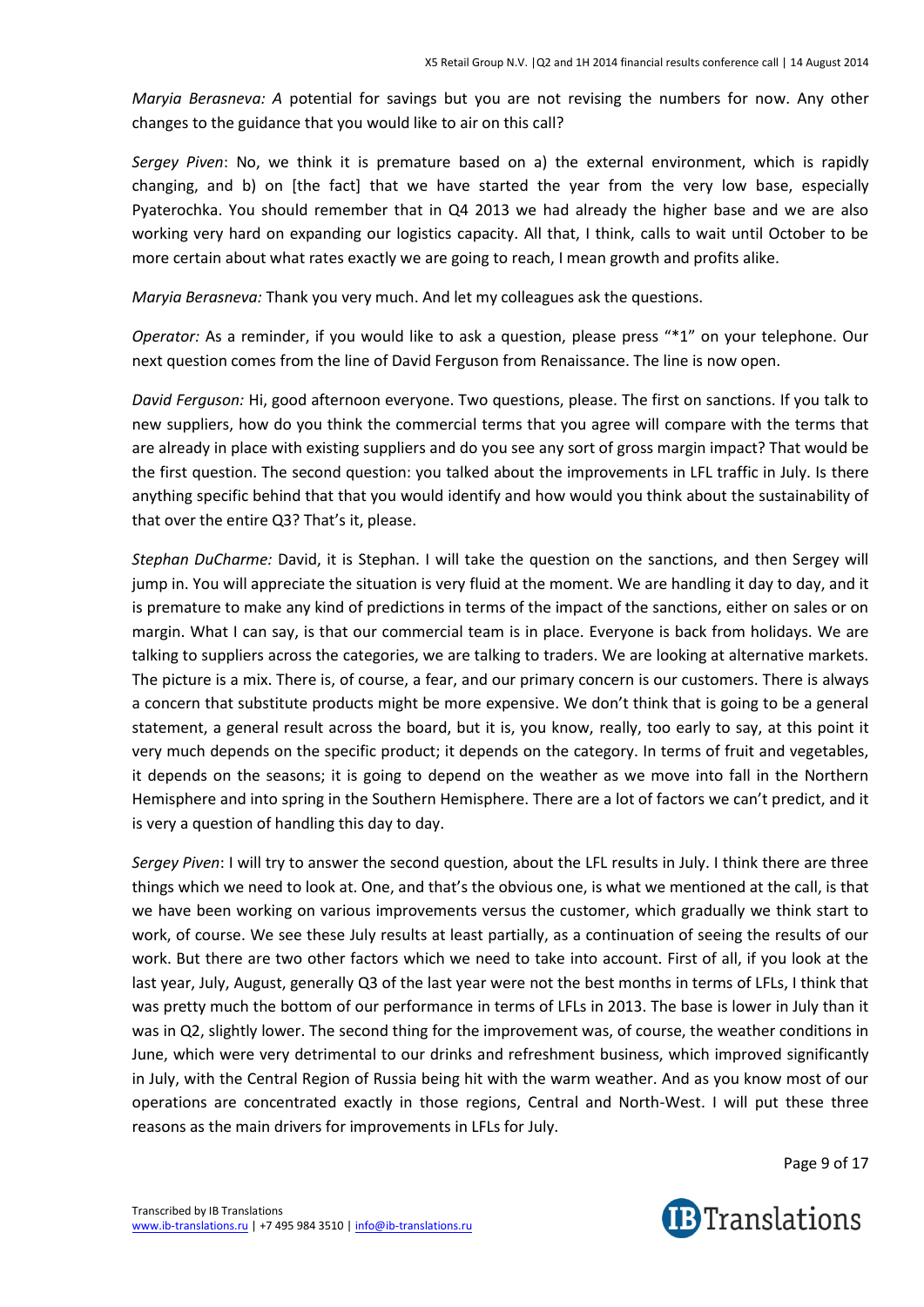*David Ferguson:* That's great. Thank you very much.

*Operator:* Our next question comes from the line of Maria Kolbina from VTB. The line is now open.

*Maria Kolbina:* Good afternoon. I have a few questions. The first one is on sustainability of your staff costs optimisation and particularly about the decrease in outstaffing expenses down 24 bps. Can you share some thoughts on that? Have you suffered from any decrease in your productivity or store ambience, or quality inside the stores if you have cut down the number of employees? Any thoughts on that? And the second question is on the refurbished stores programme: can you give some numbers on the LFL performance of the stores. At least, if you can't provide exact numbers, maybe some indications for Pyaterochka and for Perekrestok? I think that would be very useful. Thank you very much.

*Sergey Piven*: On the sustainability of our staff costs. We are actually big fans of own personnel, I can reveal the secret to you. We think that one well-trained person who has been employed with our company for a long time, is well-motivated and has a lot of experience is worth a number of untrained, unskilled and not motivated outstaffed employees. That's why our push to gradually replace our staffing with our own employees and simultaneously our push on motivating, training and retaining these employees in the stores will continue. We think it can only do better for our profits. And what is more important, it will do better for our customers. And you can be sure that we will not stop that, we will have the outstaffing levels at the levels which are minimum, required to provide security for our operations and appropriate human reserves for our operations for unpredictable conditions, etc. But the focus will be our own staff. I think that is sustainable. In terms of the cost effect, of course, we are helped with a good LFL growth, and there is a portion of operating leverage also in the staff costs. Our people are more productive because we sell more per employee, and because we sell more also per sq m. That is a direct relationship. As long as we continue our good trends, of course, we can promise that this metric will also show good progress.

*Maria Kolbina:* Sergey, I have one question. How big is outstaffing personnel as a percent of the total in Q2?

*Sergey Piven*: Just a second, let me have a look. It is about 23% as of the end of Q2. That is across the system. And the highest percentage has been in Karusel because there is a lot of support staff there, which is not customer facing, but rather handling the receiving and logistics operations in the store and movement of goods in the in-store warehouse, a small warehouse, or backrooms. The lowest number was in Perekrestok, and also the biggest progress was made in Perekrestok in terms of this personnel. We think longer-term it's the right strategy for Perekrestok, which was traditionally focused on service, and we think this is the right focus, and the service can be provided only by well-trained employees, our own employees. That is the picture.

*Maria Kolbina:* Can you share your thoughts on the way you see the level of outstaffing employees in a short-term perspective?

*Sergey Piven*: I think it will be reduced.

*Maria Kolbina:* OK. And do you think you will be able to keep wage expense at the level that you showed in Q2? Or do you think it will be going down? Because I understand you will be cutting down outstaffing personnel, but you will have an increase in wage, in salary growth at the same time.

Page 10 of 17

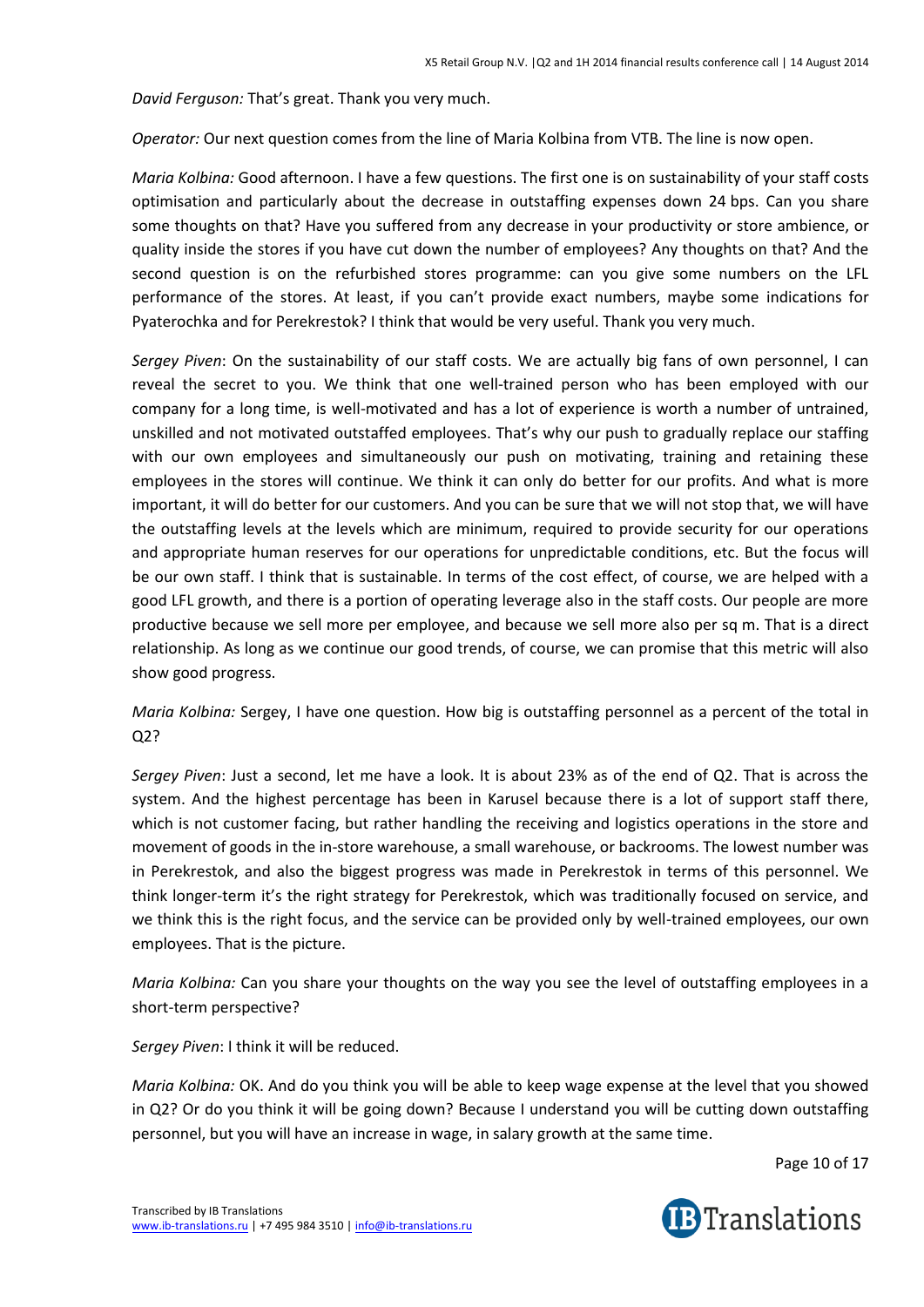*Sergey Piven*: In salaries, yes, we do pay more, higher salaries to our own employees than to the outstaffed, but we also expect the efficiency improvements from those employees. What you can be assured of is that we will continue to monitor very closely our expenses, and as part of it, the staff expenses, which is the major part of our costs. We hope to perform in those.

*Maria Kolbina:* OK. That is clear. Thank you.

*Stephan DuCharme:* Maria, if I could add to that, it's Stephan. Results from an important element, which is flexible scheduling in the stores. Even as we move from outstaffing to our own employees, I think, as we get better at flexible scheduling in the stores, moving to part-time positions, to positions that cover more than one task, we can improve the efficiency depending on the store, on the type of format, so there is a little bit of a reserve there, which we should cover any increases that might occur.

*Maria Kolbina:* Thank you. And my second question is on performance of refurbished and rebranded stores.

*Sergey Piven*: What we can say today is that our refurbished stores continue to outperform the stores which have not been refurbished. Their performance is in line with our plans, which we commented at the last call also. We are quite happy with the programme and what you can see probably is that the number of stores which we are refurbishing per quarter is increasing. That means that we are moving along the learning curve of how to perform the refurbishments, and so far we are quite happy with the performance of the stores.

*Maria Kolbina:* Thank you.

*Operator:* Our next question comes from the line of Alexey Krivoshapko from Prosperity Capital. Your line is now open.

*Alexey Krivoshapko*:[…] I actually have two questions. Stephan, can you repeat, please, what was the sales growth in July? Did I get it right, 32% or was it just for one format?

*Stephan DuCharme:* It is for Pyaterochka .

*Alexey Krivoshapko*: For Pyaterochka.

*Stephan DuCharme:* Yes.

*Alexey Krivoshapko*: And I also have a question to [you] then in this case – what was the total sales growth for the Company in July, if you can say that?

# *Stephan DuCharme:* 23%.

*Alexey Krivoshapko*: Sorry, can you clarify, please? In Q2 you got a significant increase in other expenses which y-o-y went up from RUB 1.5 bn to RUB 2.6 bn. Can you explain, please, why it happened and what is inside these increased expenses?

*Stephan DuCharme:* These are tax reserves on taxes which are not related to profit, other than profit tax.

*Alexey Krivoshapko*: And why is it not in the cash flow?

Page 11 of 17

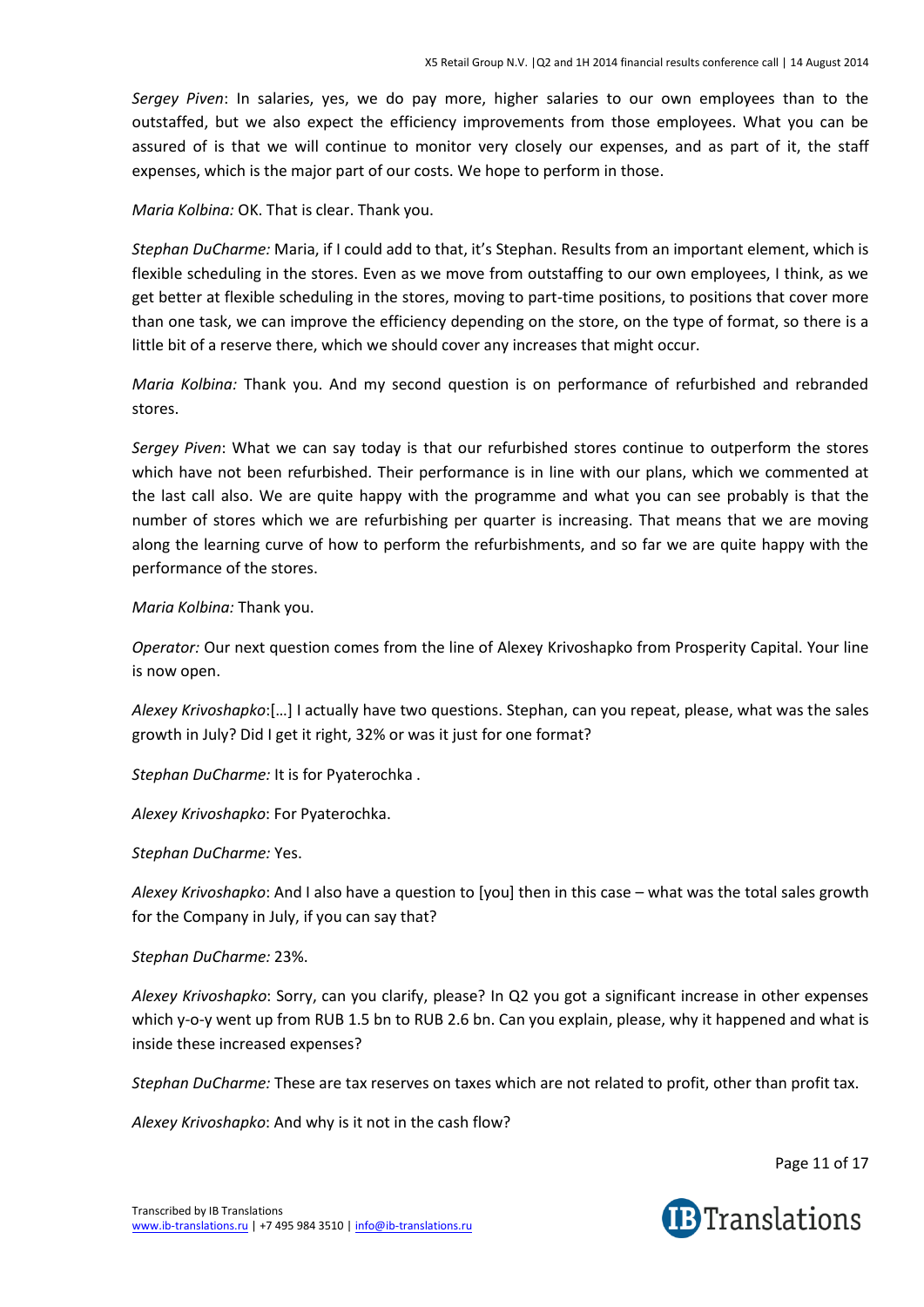*Stephan DuCharme:* And they change from quarter to quarter depending on the assessment and in line with the IFRS rules.

*Alexey Krivoshapko*: And what is the rational for those provisions? What [was…]

*Stephan DuCharme:* You know, Alexey, sometimes I asked myself the same question, what is the rational of this or that IFRS rule. But regardless of the answer, I give to myself, I have to follow them. That is what we are doing.

*Alexey Krivoshapko*: But why in this case it is not in the cash flow statement shown with the figure but a different sign? Or is it somewhere in the working capital?

*Stephan DuCharme:* Because it is provisions, and not cash items.

*Alexey Krivoshapko*: But then you should adjust for them on the cash flow statement with a different sign. No?

*Stephan DuCharme:* It is other non-cash expense, other non-cash items. If you have a look at the number of 520 [m] in our six months report, page number four.

*Alexey Krivoshapko*: And what was the amount which was accrued in Q2, if you have this? Or shall we say it is just this RUB 520 m which was mainly in Q2?

*Stephan DuCharme:* Look, if we have this 53 bpsrecalculated, You know, I do not have a calculator by hand right now and I do not remember the number, but if you just recalculate it based on the revenue, that would be, most of it would be these reserves. Most of it.

*Alexey Krivoshapko*: I see.

*Stephan DuCharme:* But if you need, you know, a detailed calculation to the ruble, we can send it to you separately after the call. I will just ask our guys to prepare the number.

*Alexey Krivoshapko*: That will be handy. Thank you so much.

*Operator:* Our next question comes from the line of Natasha Zagvozdina from Verno. Your line is now open.

*Natasha Zagvozdina:* Thank you very much for hosting the call and congratulations on good numbers! I have a question for Stephan or Sergey, if you would like. You have a choice – you are either using the cash flow in Q2 paying down debt or you [as dividends to shareholders. Going into next year,*(interrupted)*

*Sergey Piven:* Natasha! Natasha!

## *Natasha Zagvozdina:* Yeah?

*Sergey Piven:* Natasha, I am sorry, there is something with the sound and connection because we cannot hear you very well.

*Natasha Zagvozdina:* Oh, I am sorry.

Page 12 of 17

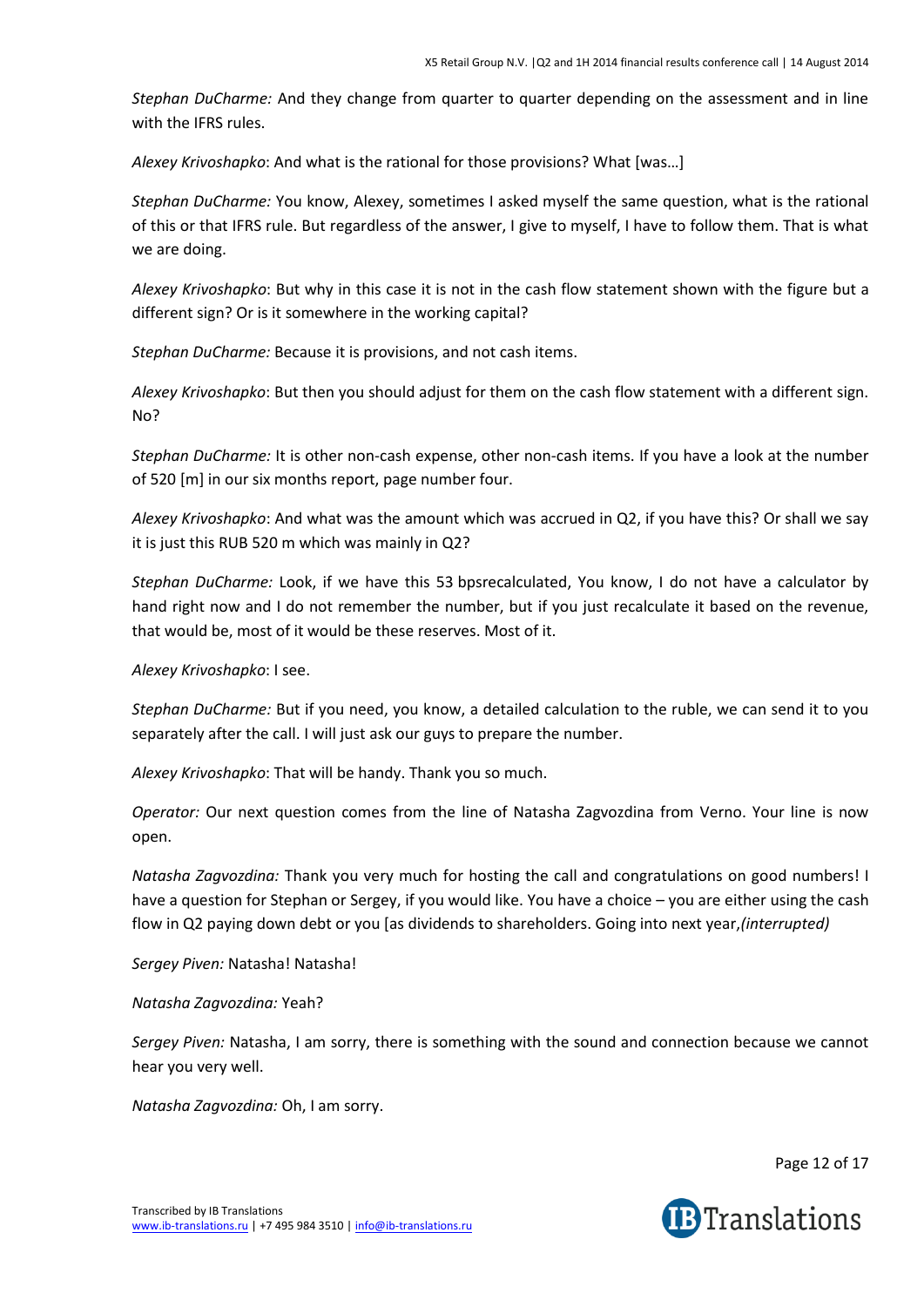*Sergey Piven:* There is some echo over there. If you could speak maybe further from the speakerphone.

*Natasha Zagvozdina:* Is it better if I speak this way? Is it better now?

*Sergey Piven:* Not particularly. Sorry.

*Natasha Zagvozdina:* OK. Let me email you my question.

*Sergey Piven:* OK. Thank you. I am very sorry for that, but really we could not hear you.

*Operator:* Next question comes from the line of Marat Ibragimov from BCS. Your line is now open.

*Marat Ibragimov:* Thank you for the opportunity. I would like to ask a question regarding the banned products. You said that they account for about 8% of the assortment. What is the share of these products in total sales and probably in profits? Can you say that?

*Answer:* That is the percentage of sales we were giving.

*Marat Ibragimov:* So these are sales. Another question is regarding the implication, the price increase from the domestic suppliers who supply the same assortment as the banned products. They were reporting in the media that they are planning to increase their prices. Can you say, how much they increased the prices, the first reaction, and also how you plan to deal with this because there is a concern that the government may tighten pressure on you in order to limit the price growth.

*Sergey Piven:* I know how much some of them would want to increase prices – that is high through the roof. And that is not because of sanctions. That is f normal behavior of any commercial person. But we always, always stand and watch the interests of our customers. In the end, there is a negotiation of what the supplier wants, regardless of the situation (whether it is because of sanctions, or because of the commodity price increase, or whatever) and what we think our customer can afford. With the same profit margins in retail business as we have, we cannot allow suppliers just raising their prices every time they feel they are entitled to. So in terms of sanctions and the way it usually works, with sanctions it works the same way. We try to create a competitive market and a competitive situation between the suppliers and we assess carefully and permanently the value-to-quality ratio which is suitable for our customers. And then if we can find an alternative supplier, and with the current supplier we cannot agree on the appropriate price structure, we change the supplier. This is approximately the way we are handling the situation with the banned products, although because of the legislation it might be more difficult for certain categories, and fish is the bright example, but even with fish I do not think it will be very easy for our suppliers to just bluntly raise prices, because we, as one of the leaders of Russian retail, will take any measures including negotiations but also any measures which are necessary up to the legal measures to prevent predatory pricing. We just think our customer cannot afford to pay every time what the supplier wants. That is it. We will watch their interests.

## *Marat Ibragimov:* As far as I understand, your strategy *(interrupted)*

*Stephan DuCharme:* Let me just add to that. It is Stephan. You have to appreciate it, it is not one decision across the board. This is a multitude, dozens, hundreds of decisions that are being taken now every day. With respect to every product we need to look, if there is a substitute product, if the substitute is a perfect substitute. If it is a perfect substitute in all other things being [considered], there should not be a

Page 13 of 17

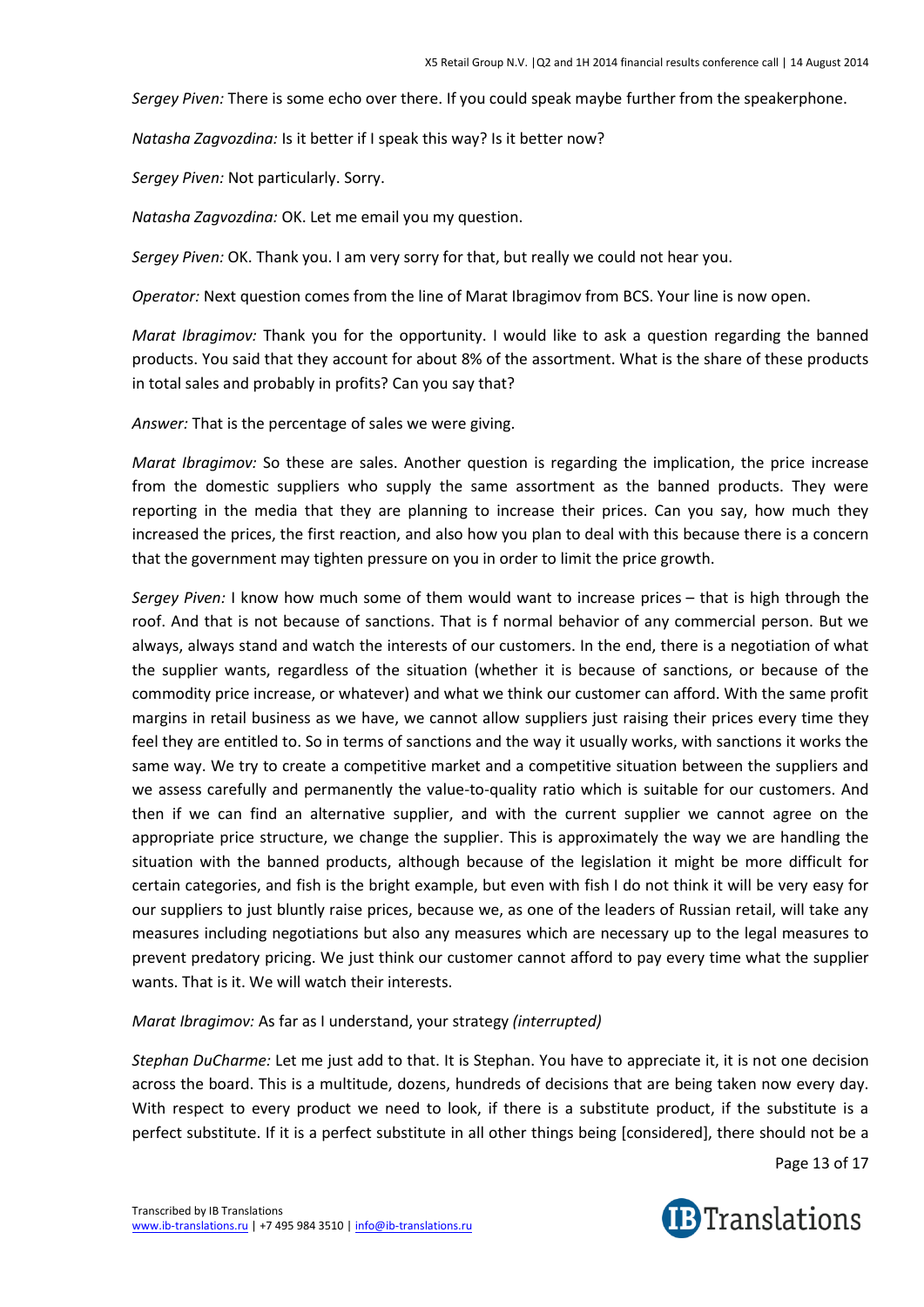price increase. If there is a price increase, that is being proposed, why it is being proposed, whether we understand what is being proposed. If it is not a perfect substitute, whether there is a justification for a price increase. Maybe, it is a different product of a different quality. This is something that is in the hands of our two commercial teams. They are having those discussions daily, they are pushing back, as you can appreciate and as Sergey has just said. So it really depends at the end of the day, it also depends on whether we want this product in our stores or not and what the full look-and-feel of the assortment in those categories, so we will really handle it grandly on a very commercial day-to-day basis in the interests of our customers.

*Marat Ibragimov:* Thank you. As far as I understand, your strategy to deal with that in order to avoid the government pressure which is unnecessary for you is to make this type of cases as public so that everybody understands what the reason for the price increase is. Do I understand it right?

*Stephan DuCharme:* I did not quite understand the question but we are under no pressure by anyone at this point. We are looking at each category. With respect to each category we will make commercial decisions in the interests of our customers. We are obviously cooperating with the government as it asks us for information. We will pass on what is asked of us, but we are under no pressure by the government in any way.

*Marat Ibragimov:* I just recalled the situation at the end of 2010 when there was a big increase in grain prices which affected the food price inflation, etc. There was a lot of speculation in the media and the government that retailers should reduce their mark-ups or limit their mark-ups. I am afraid, in this case we can also see such negative developments that you will be forced to reduce, to limit your mark-up for these categories. This is my concern.

*Sergey Piven:* So far we only see two kinds of pressure. One is from our consumers who want the best for the affordable price, and the other is from the competition who want to get our consumers by offering them the best at the affordable price. And this is the thing we are working with. In terms of the government, we are working within the frames of current legislation and if the legislation bans imports of certain products, then we are in line working, you know, within this framework. But today there is no pressure to fix the prices or anything from the government. Believe me, there is much more pressure from competition on us than from the government, that is for s--ure.

*Marat Ibragimov:* OK, thank you very much. This is exactly what I wanted to hear. Thank you.

*Operator:* Our next question comes from the line of Svetlana Sukhanova from UBS. Your line is now open.

*Svetlana Sukhanova:* Good afternoon, everyone. I have a number of questions. My first question would be about your cost of debt. In 1H of this year the cost of debt is already up 50 bps. By how much do you expect the cost of debt to increase for the whole year and what kind of percentage of your debt is linked to the floating rate?

*Sergey Piven:* Our current cost of debt is approximately 9% but that of course reflects the debt we took before the rise of interest rates. The current rates are anything between 10 and 11+%. How they will move in the remainder of the year, I do not to forecast and I cannot, because the situation changes so quickly, that it would be for me just wrong to assume anything. We have, I think, a good long-term structure of the debt which is, as I mentioned 80% of debt is long-term, so we do not experience shortage

Page 14 of 17

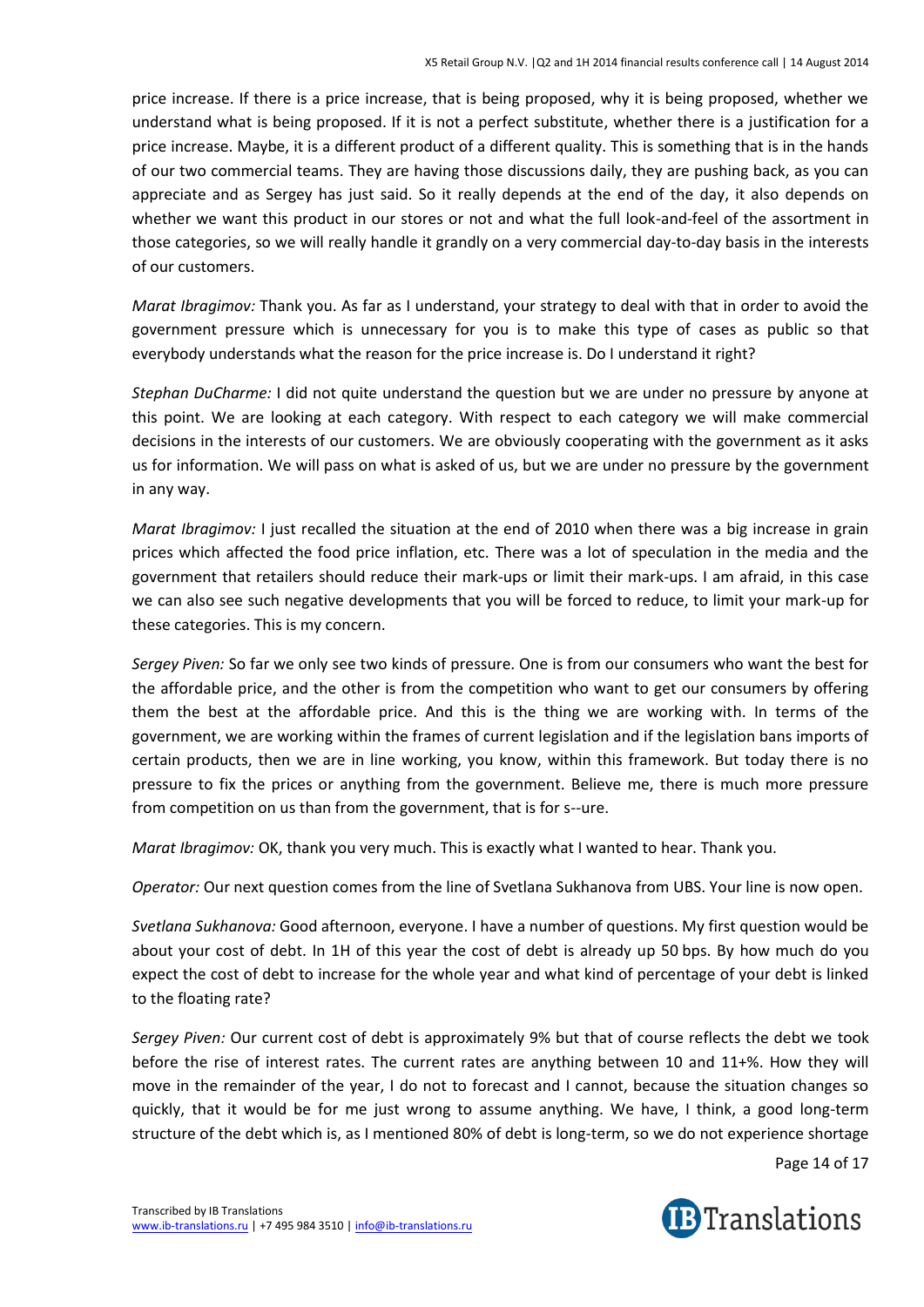of financing and are not going to experience the shortage of financing also because we have committed lines from our major creditors for the amounts which are enough to finance our operations in the next year or two for sure. And the prices of these lines are market prices so they are comparable to 10–11%. Now in terms of the relationship between floating and fixed, it is changing as we take new debt but it is approximately in line with 30% of the debt as floating and 70% as approximately fixed.

*Svetlana Sukhanova:* That is clear, thank you very much. My next question, if I may, would be around X5. I think about a couple of months ago it was an article in RBC Daily or somewhere, that you are going to scale down E5. Sorry, not X5, but E5. When I look at E5 results, they are very unstable – one month is up, another is down. Can you kindly, please, elaborate on your strategy regarding E5 and on your plans?

*Stephan DuCharme:* We are currently valuating a number of different options in relation to E5. The reason that the results are up and down is also often a reflection of the marketing spend for the specific month. We are currently looking at different options regarding this model. I am currently not in a position to say anything else but we will come back to you on that when there is anything to report.

*Svetlana Sukhanova:* OK. Fair enough. And my next question would be I understand that this price monitoring, which is being done by the government, is happening region by region. Can you elaborate on what percentage of your Pyaterochka points of presence is included in that price monitoring?

*Sergey Piven:* I think it works this way. Maybe in no more than we do, but the government sends us the request for information which we duly answer. And this happens from time to time in all regions, so what I want to say, there are no particular regions where we feel more pressure from the government than in others. It is just a request of information.

*Svetlana Sukhanova:* But Sergey, is not it daily? I was reading this Ministry of Trade Decree or whatever it is called. It is said this reporting should be done on a daily basis and in selected regions. And I also *(interrupted)*

*Sergey Piven:* It is impossible to do it on a daily basis. They will drown under the pile of information which we can provide them with.

*Svetlana Sukhanova:* No, no, I agree with you. That is why I am asking.

*Sergey Piven:* And there are no even technical means to do it. And it is not done on a daily basis today. But again… I know everybody is very excited about all this sanctions thing, ban and whatever, but this whole thing happened a week ago, right? It is evolving as we speak and I do not think even in the highest levels of the country it is clear, you know, exactly when and what and how. The whole government structure is working now on setting up the mechanism of how to work with this. So let us wait until they set it up, let us not run before them. We, as a big company, are always working within the framework of legislation. But if this framework has not been finalised, then we are waiting and sometimes helping to finalise it. But that is up to the government.

*Svetlana Sukhanova:* Sure. Let us wait. My next question then would be about your traffic in April and May. All of a sudden, in April and May we noticed that your traffic was in the negative territory, primarily across all major formats. June, we understand, was [a weather one-off], if we can call it so. So can you

Page 15 of 17

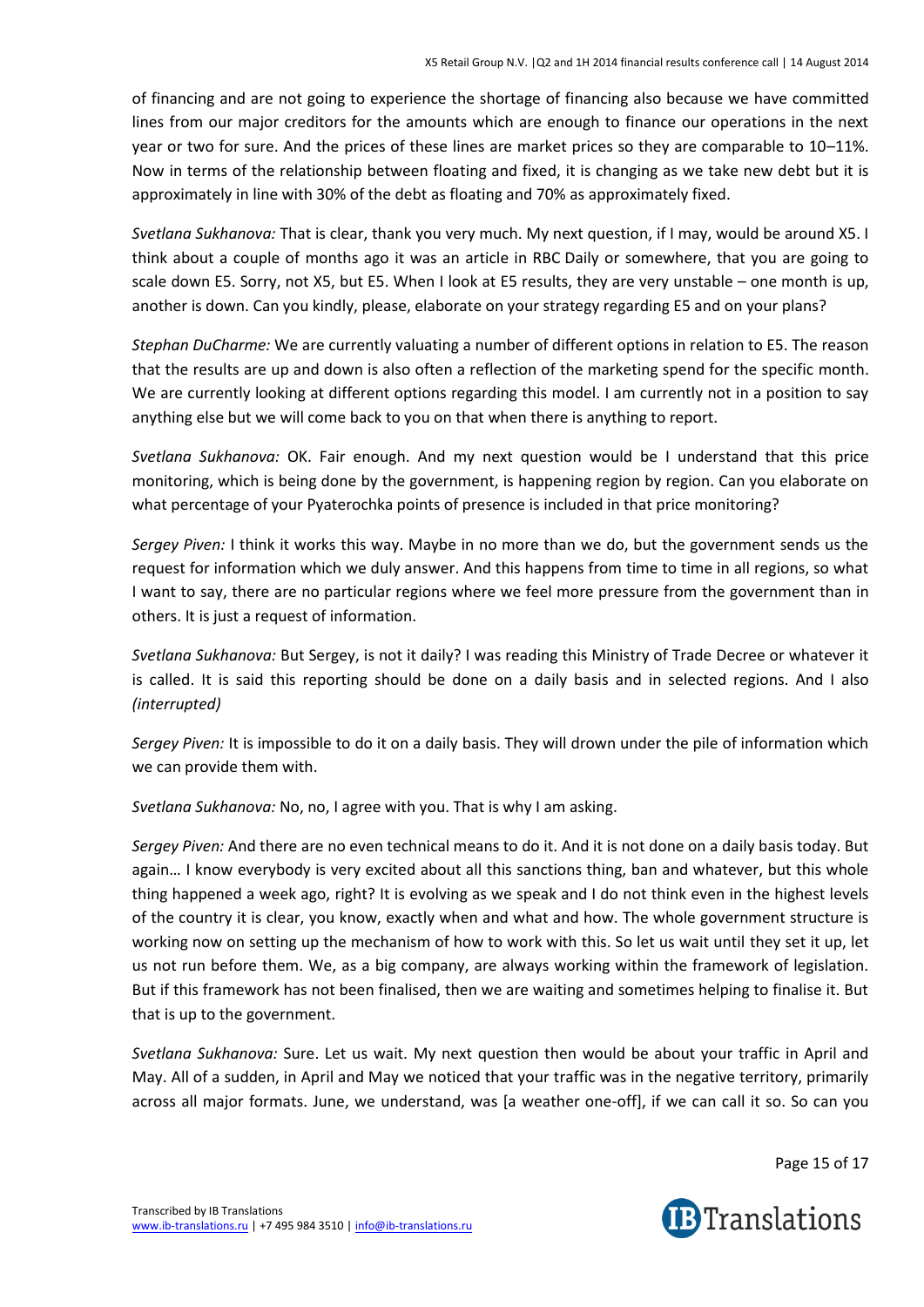elaborate on what happened in April and May with traffic? I understand the promo level was quite high during those months. I am looking at like-for-like traffic, for sure.

*Sergey Piven:* When you asked to explain what happened with traffic, could you please specify a little bit what (interrupted)

*Svetlana Sukhanova:* Of course. Apologies.

*Sergey Piven (continued):* What is the point of interest of what happened?

*Svetlana Sukhanova:* Apologies for not being clear here. My point is April and May last year were still low base of April and May 2013. So this year April and May got a low base of last year. And the traffic, like-forlike traffic, gets to the negative territory despite the heavy promo activity, at least in Moscow region where I live. So the reason for my question is I am trying to understand what kind of triggers were there for that negative traffic despite low base and high promo activity, and I am asking that because I am concerned, what kind of trends we might see starting from October and November when base will already be much higher?

*Sergey Piven:* OK. Again not to measure the average temperature in the hospital. Let us look at traffic numbers maybe format by format in April and May, right? If we take April, we see Pyaterochka as neutral in terms of traffic, Karusel as positive and Perekrestok being, let us put it this way, the negative leader for traffic with minus 2.2%. All that adds up to minus 0.2%, which is, frankly speaking, a number within the rounding error. Of course, there is a clear issue in Perekrestok. In May 2014, we see Pyaterochka is slightly negative (0.6%), but again nothing dramatic, especially given the overall performance. We see Karusel again positive with 1.2% and Perekrestok which is showing minus 3.6% in traffic. And I think we have been open about Perekrestok. We have been telling during the last call and we have been telling during this call that this format is in its transition state. They are finding the new model, they have prepared the new concept which is communicated and they started to implement it. They have been in the process exactly at that time in April and May. They have been in the process of building up the category management. And the last point, which I want to make, is they did not open a lot of new stores. With the aging store base, as we all know, it is more difficult to make more traffic. So I would narrow down the issue of traffic to Perekrestok, frankly speaking, in April and May. And I think that we could expect much better numbers of Perekrestok once this transformation is finished. And as an example we can take Pyaterochka. Look what happened there, once the work has been completed.

*Svetlana Sukhanova:* Sergey, all is fair. Thank you.

*Operator:* Our next question comes from the line of Nikolay Kovalev from VTB Capital. Your line is now open.

*Nikolay Kovalev*: Hello to everybody, I have two questions. The fist one: I want to clarify how significant your outstanding income tax provisions are and how likely those could be eliminated in the next several quarters to decrease the effective tax rate. What is the outlook, in general? The second question is on the latest shareholder structure. In the press-release dedicated to the unhappened Tamerlan acquisition, you disclose the share of Pyaterochka founding shareholders around by 2% lower. I was thinking that you might have the latest register and can share with us who was the actual selling shareholder of 2%? Thanks.

Page 16 of 17